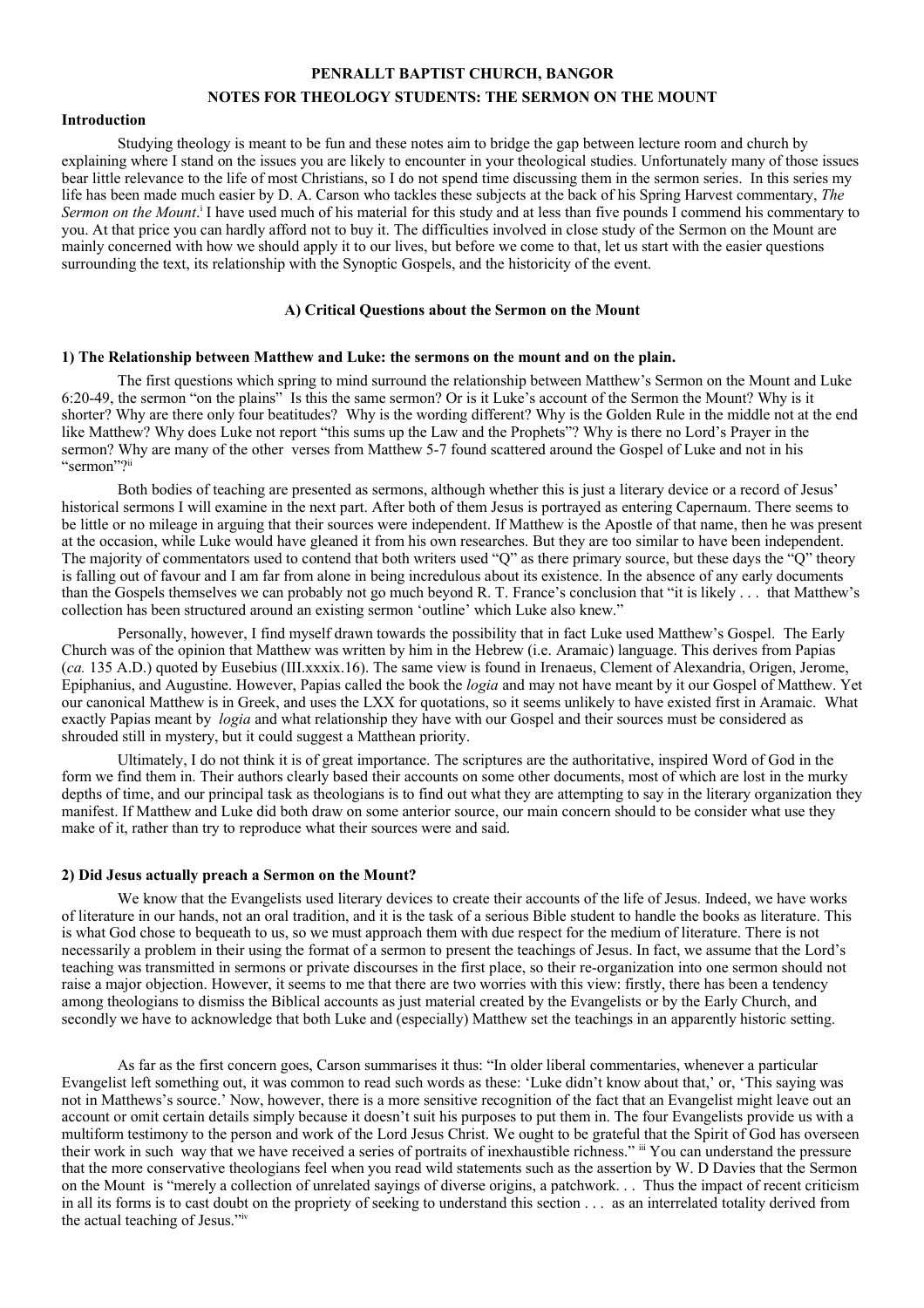The second concern is based on the historical context suggested by Matthew and also Luke. Of course, Jesus is seated on a mountain in Matthew and standing on a level place in Luke, but the suggestion of an historic event is not diminished by that. While you could argue that if the original sermon really was such a dramatically important event it would have appeared in Mark and John as well, arguments from silence are always unsatisfactory. Maybe Jesus began sitting on the hillside, then moved to a flatter place and stood. John Stott tends towards the suggestion that Matthew 5-7 represents a "not a single hour or day, but a period of retirement.<sup>V</sup> Leon Morris suggests that they are two separate sermons because "the itinerant preacher would make "repeated use of his material, often with minor or even major changes." vi As one who has been an itinerant preacher myself I know all about repeating sermons and sermon material. I cannot possibly imagine that Jesus did not do so also, and so I tend to the view that Jesus preached at least two similar sermons which are recorded here. Although Luke certainly was not there when it happened, I can easily imagine him reading through whatever his source was and being told by someone who was there "Of course, the Lord repeated the sermon pretty much like that on a few occasions. I remember on one occasion, we were out on the plains when he said 'woe to ….'" And so Luke's account has a different setting and four woes linked to four beatitudes. I could easily think up half a dozen scenarios like that and any or none of them may be true. It does not matter. What does matter is that we must not allow these verses to be discounted as inventions of the writers or the early church. There is no good reason at all to doubt them as being the authentic teachings of Jesus.

Concluding this section with a few comments, it is worth pointing out it takes just fifteen minutes to read the Sermon on the Mount. A huge amount of editing and selection has happened. The Evangelists have their own reasons for writing. Our main purpose is to question why the selection, and why the order of items within the sermon (and if it reflects Jesus' original order, why His order?). For example, the first beatitude (5:3) is listed as first for a reason. We must take seriously the phrase "blessed are the poor for theirs is the kingdom of heaven" and consider whether its place at the top of the list is not saying something special to us. Perhaps in other sermons it was not so, but in Matthew 5 it is the opening phrase. This is Scripture as it stands, so discovering its sources is not going to be the main concern. If you want to delve into the critical issues of which verse came from where, I salute your dogged determination and eye for detail. I can't get quite excited enough to do so myself, but will read your results with genuine interest.

It is vital to read the Sermon on the Mount as a block of material, not a collection of sayings. Matthew has left us no other choice. I dare say that Jesus did repeat all of this on other occasions, but Matthew has given it a special importance by placing it together for us. Carson states: "… the more years I put into the study of the Scripture, the more I find myself under its authority and judged by it, rather than the authority over it with competence to judge it." vii Exactly!

# **B) Theological interpretations of the Sermon on the Mount**

I am following Carson's six main categories here, but they are not exhaustive in My most important decision as a Bible expositor is to decide who the Sermon on the Mount is intended for, how prescriptive it is meant to be, and where it fits in the general body of Christ's teaching. Is it Utopian ideal, or daily morality? Is it achievable, or just maddeningly unattainable? And I need to be very careful not to water down its radical demands. It is well said that: "the history of the impact of the Sermon on the Mount can largely be described in terms of an attempt to domesticate everything in it that is shocking, demanding, and uncompromising and render it harmless." So here, at least, are some, if not most, of the differing approaches that can be taken.

# **1) It is an "interim ethic".**

Propounded firstly by Johannes Weis in 1892 and later by Albert Schweitzer this states that Jesus was expecting the final day to arrive shortly. So utter commitment and superhuman righteousness were necessary. It is a kind of "martial law"<sup>x</sup> Although this view was popular once, there is no hint of temporary relevance in the Gospel. Jesus does not appear as a fanatic expecting the end of the world in a few days. There is an ongoing tension between "now" and "not yet" aspects of the kingdom right through the NT, and you cannot be in pastoral ministry for very long before the tension begins to exert itself under your nose. Why are some healed and not others? What should be our priority in giving: to the poor or supporting the work of mission.? What standards of morality should we adhere to within the fellowship? At what point has someone "gone too far"? If Jesus' words will never pass away, this cannot be a temporary (and failed) ethic.

#### **2) Classic liberalism.**

The Sermon on the Mount is the real Gospel in a nutshell, more important than the death of Jesus and His atoning sacrifice. It is a map for building civilisation. This viewpoint was one of the casualties of twentieth century wars, but it has continued in a modified form. It would, indeed, be wonderful if the whole of our nation turned to the Sermon on the Mount for a guide to its daily living, but there is nothing to suggest that Jesus expected the general population to attempt this. In practise, he assumed that those who followed his teaching would be the ones who had first chosen to follow him as the Lord of their lives. John Drane states: "Jesus' teaching was intended as a way of life only for those people who subjected their lives to God's rule. This is the point at which Jesus' ethic has most frequently been misunderstood. People who claim to be able to accept the Sermon on the Mount but not the claims that Jesus made about his own person have misunderstood the essential character of Jesus' teaching. It is quite impossible to separate his theology from his ethics, and to do so destroys both."<sup>xi</sup> In any case, the Sermon on the Mount is not the only major discourse in Matthew's Gospel and we should not treat it in isolation.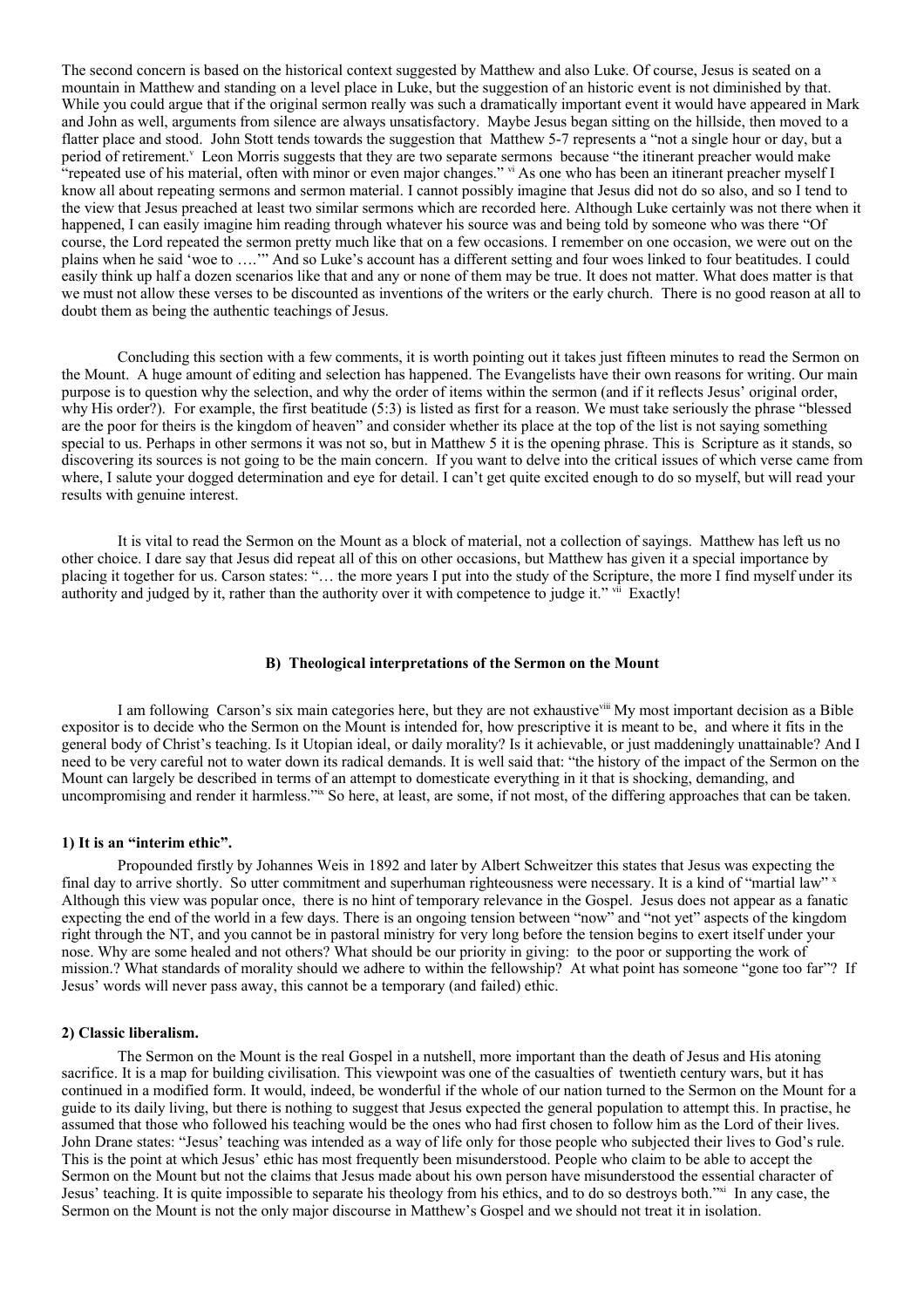## **3) It is an Existential Challenge.**

Post World War II theologians, such as Bultmann and Tillich, have often seen the teachings of Jesus less as a strict code of conduct which we are required to adhere to and more as tentative probing which challenges us to be open to the tensions within us. The tension is between what we are and what we should be, what we do and what we ought to do. The Sermon on the Mount exposes the tensions and contradictions which lurk behind our religious façade. I am rather more sympathetic to this approach than Carson, perhaps because I am more aware of the tensions and contradictions which lurk behind my own (at times) religious façade, but ultimately I must agree with him. The Scripture is the propositional revelation of God and presents itself to us as such. These are the principles of the Kingdom which God expects us to live out. We are called to align ourselves with a very rigorous external moral imperative rather than look into our heart and if it feels good, do it.

# **4) The Lutheran orthodoxy**.

Luther taught basically that the Sermon on the Mount is impossible to live up to, and therefore given by God to make us aware of our sin. While I am sure we fail often enough, and we can never be reminded enough of our sin and dependence on grace, I cannot accept this viewpoint. Luther, in my opinion, held appallingly low expectations for the moral standards of his parishioners. Dear Lord, surely we can do better than that? (although, sometimes, believe me, I wonder . . .). The experience of grace must have more to offer than this. Luther was still a medieval theologian in many ways, still living in a world where God placed the rich man in his castle, the poor man at his gate, and only the religious elites were really expected to comply with Christ's full teaching.

# **5) The Sermon on the Mount is a teaching to be followed.**

### There are, as I see it, three main factions here:

i) The Sermon on the Mount is Law. "As Moses proclaimed the Law for the life in the promised land, so Jesus manifested his law for the life in the Kingdom of Heaven."<sup>xii</sup>. As Moses blessed the people and sent them off, so Jesus explained the blessing his followers were to expect in the coming kingdom. It is the Decalogue for the disciples of Christ. The problem with this view is that it can easily generate a contradiction with the free grace of the Gospel, and suggest incompatibility with Paul's theology. While he had higher expectations of morality than the early Church delivered, he insisted that a change in moral behaviour was still a necessary sign of conversion. Nevertheless it was a change brought about by God's power in grace. This view also ignores the element of grace which lies behind the Sermon on the Mount. Nevertheless, it seems to me that there are serious questions to be answered in this respect. Did Jesus' teaching supersede the Mosaic Law, or did he just radicalise it? Did he intensify parts of it and annul others? Did he take it to a higher level or claim that the Law only maintains validity through him?<sup>xiii</sup> The questions are worth answering, but this is not the place to do so. Matthew nowhere states that the Sermon on the Mount is to be equated with a new Law in the New Covenant.

ii) The Sermon is an accurate reflection of the divine will, to be obeyed both privately and corporately. Often associated with the Anabaptist tradition. This point of view holds that a life saved by grace should be lived by grace in conformity with these principles. Often pacifist in nature, it basically says that there are new standards to be lived by in the Kingdom of God. In the Middle Ages only those in monasteries were expected to observe the Sermon on the Mount rigorously (as if!). The rest of the population were just expected to observe the 10 commandments. It is little wonder that the Radical Reformation reacted strongly against such nominalism and sought to build communities of a gathered church where people actually obeyed the demands of the Sermon on the Mount. The Mennonite, Hutterite and Amish communities, then and now, are good examples of this point of view. Against this, it must be admitted that the standards have been set very high, and those who try to attain them are constantly reminded of how much they fail. John Drane argues that xiv "a law which cannot be kept is a bad law, and it is no use making a law to put pressure on men and women to become what they are not."

iii) There is a half-way viewpoint which Carson himself takes, suggesting that the Sermon is not the final comment on human morality. We should interpret it wholeheartedly in connection with the rest of Scripture but remember that Jesus often used antithesis in his preaching to force his listeners into reflection (e.g. those who are not for us are against us: those who are not against us are for us). The Sermon on the Mount must be preceded by the experience of God's grace in our lives, and we must compare its teaching with the rest of the body of Scripture before we generalise its demands.

### **6) Dispensationalist View.**

We are mercifully separated from dispensationalism by the Atlantic Ocean, but we note here that this viewpoint distinguishes the periods of law from grace. The Sermon on the Mount pertains to the millennial kingdom so is not specifically for us, although it does contain challenges and principles which we should not follow too rigidly.

In this series I will be following the Anabaptist line as closely as I can, because that is where my spiritual tendencies lie, but I will drift away from it occasionally. I agree, though, with Carson that we must ground our study in the rest of the New Testament and not isolate the individual sayings from the whole tenet of Scripture. We must soften its demands with reminders of God's grace and we must avoid turning it into a grandiose scheme for the entire world. R.T. France is correct to stress that the Sermon on the Mount is not concerned with ethics but with discipleship.<sup>xv</sup>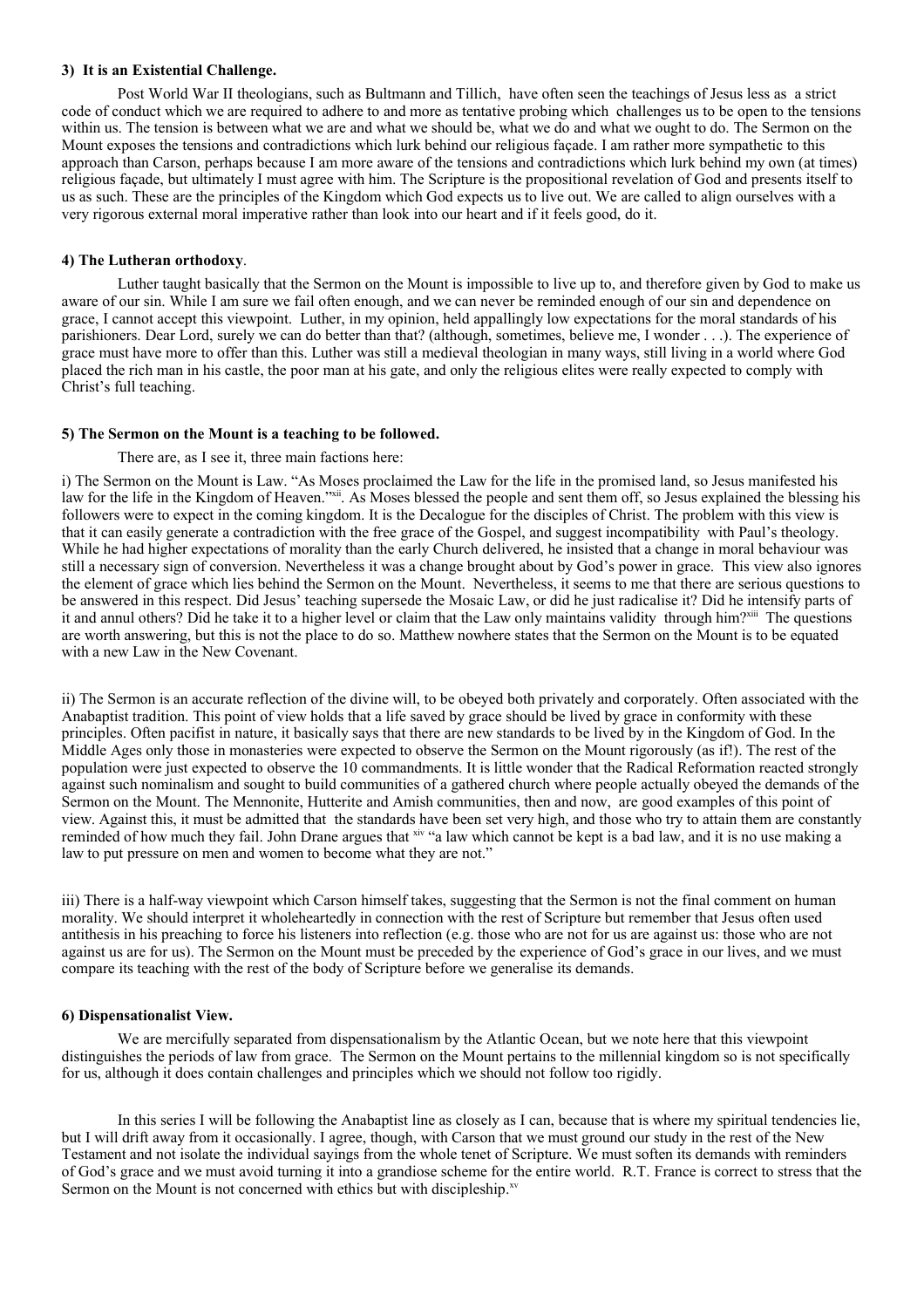# **Concluding Comments**

I have made no effort to examine the structure of the Sermon on the Mount because I can find none. I will, however, be treating it as a block of material included in the Bible to be studied as a cohesive unity. My first comparisons and commentaries on any verse will be based on the rest of the Sermon the Mount. I will also be considering carefully the Old Testament background because "the best commentary on the beatitudes of Jesus is the Old Testament (the primary source of their imagery) and the full gospel texts in which the beatitudes are found."xvi

I will also try and temper its frighteningly high demands with reminders of God's grace. Herman Hendrickx does well to remind us that "the Sermon on the Mount was (and should always be) preceded by the proclamation of the gospel (Mat. 4:17); it was (and should always be) preceded by conversion, by being overwhelmed by the good news that God has turned himself definitively to men in unrestricted forgiveness and love." <sup>xvii</sup> The Early Church considered it binding and practical, <sup>xvii</sup> so did my spiritual forefathers, the Anabaptists, and so do I. Yet what we find are not rules but principles, because the Kingdom is based on what you are more than what you do. T.W. Manson was correct in stating that "Jesus' teaching is a compass rather than an ordnance map; it gives direction rather than directions." xix.

> Peter James Cousins Bangor, January 2006